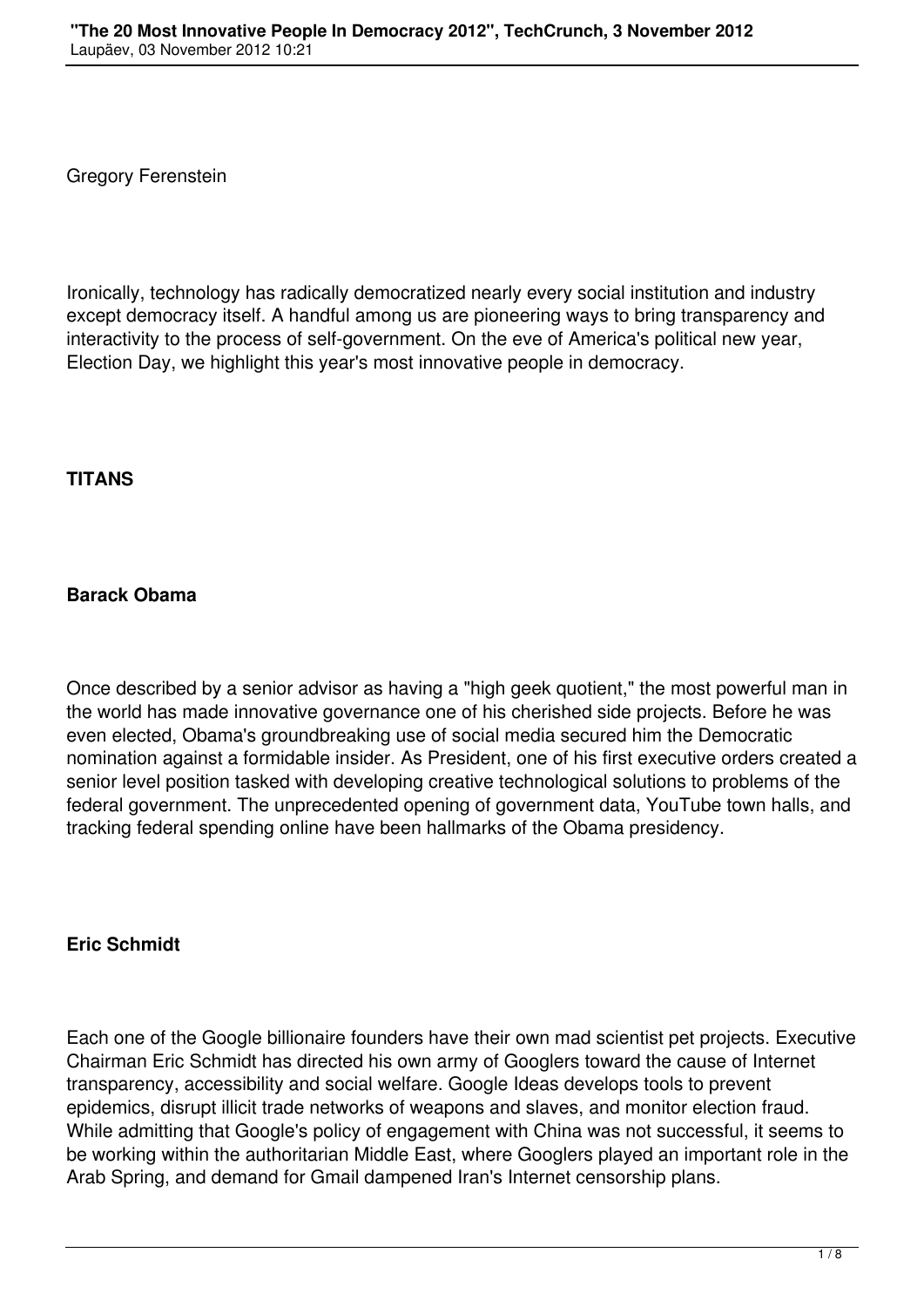#### **Toomas Hendrik Ilves**

Estonia President Ilves ("ill-viss") presides over the most technologically advanced democracy on Earth: citizens vote online, enjoy universal access to medical records, and can perform most government services without leaving their laptops (Estonians filed their taxes online long before it was popular in the U.S.). So impressed with Estonia's track record, the European Union now consults him on how to rework its own fledgling attempts at an electronic medical sysem.

### **Congressman Darrell Issa** (CrunchGov Grade: A)

Better known for being Obama's conservative arch-rival as chairman of the House Oversight Committee, Congressman Darrell Issa moonlights as a champion of bleeding-edge legislative innovation. As an engineer and former President of the Consumer Electronics Association, he personally helped develop Congress's first legislative crowdsourcing utility, Project Madison. He also live-streams every Oversight hearing and is developing ways for the public to interact with members of Congress during the otherwise opaque process of subcommittee meetings (where most legislation gets written). If that weren't enough, he also introduced the DATA Act, a bill to make all federal funding trackable online. Proof of his nerd cred: The day he indicted Attorney General Eric Holder for contempt, he was at a wonky open government conference, the Personal Democracy Forum, while every political reporter was begging for access to him.

#### **Julian Assange**

Few journalists can inspire mass fear in both dictators and first-world leaders with the mere mention of a pending story. As founder and Editor-in-Chief of Wikileaks, he has pushed the boundaries of government transparency, and, in his own anarchical, brute-force way, proved that liberated information can do more to advance democracy than decades of back-door diplomacy. His unwieldy methods have endangered lives and tossed the Middle East into uncertainty, but his stamp on history and the future of media cannot be denied.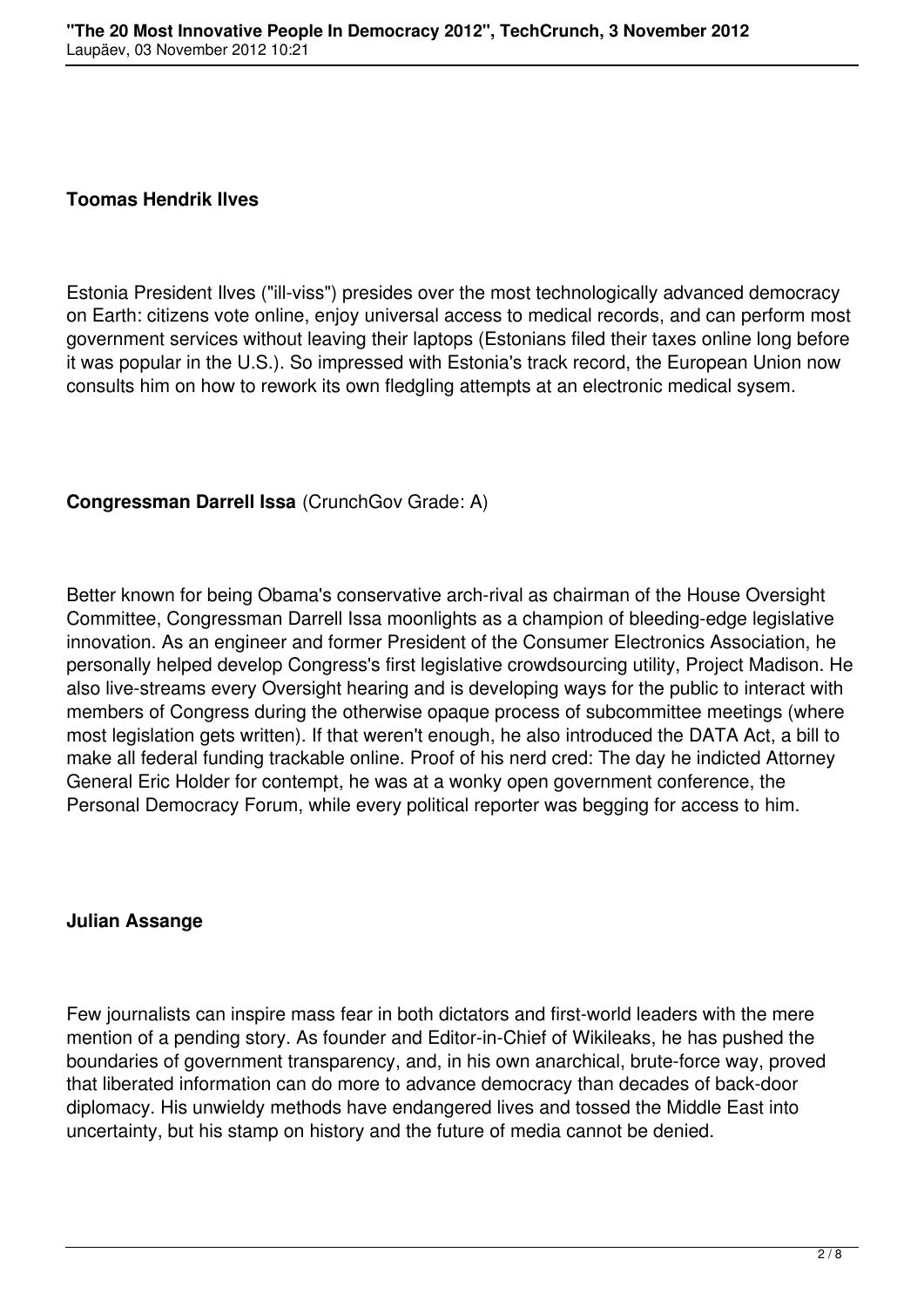### **HOMETOWN HEROES**

#### **Cory Booker**

Newark Mayor and part time superhero, Cory Booker, has redefined what it means to hold executive office in the age of social media. Booker's million-strong Twitter feed spouts everything from dense nuggets of inspiration to real-time problem-solving with his constituents. Famously, he shoveled Newark driveways in response to tweets of help during a snowstorm. This Fall, Booker debuted a new social media platform, #waywire, as well as details on Facebook founder Mark Zuckerberg's \$100 million gift to Newark's school system. Booker's remarkable eloquence in 140 characters could do to Twitter what Shakespeare did to the once drab English language.

#### **Michael Bloomberg**

The outspoken media mogul and New York Mayor has committed the Big Apple to digital openness. Antiquated telephone booths are being transformed into public Wi-Fi; Chief Digital Officer Rachel Hoat has been charged with opening up government data; and the city was among the first to invite civic hackers to develop better city services. The mayor has overseen quite possibly the most innovative program in public education, P-Tech, a five-year high school that awards an associates STEM degree and a path to favored employment at a partner technology firm (New York's P-Tech first partnered with IBM).

#### **Tony Hsieh**

The soft-spoken CEO of Zappos has committed a whopping \$350 million of his own piggy bank to create a model city in the dingy center of downtown Vegas. Hsieh's rather simple idea is that community brings out the best in humanity. Indeed, one of Political Science's most famous studies, conducted by Harvard's Robert Putnam, found that prosperity, health, and government efficiency was dependent on the density of citizens' informal interactions (book clubs, bowling leagues, etc). Hsieh is terraforming downtown Vegas for friendship and serendipity, where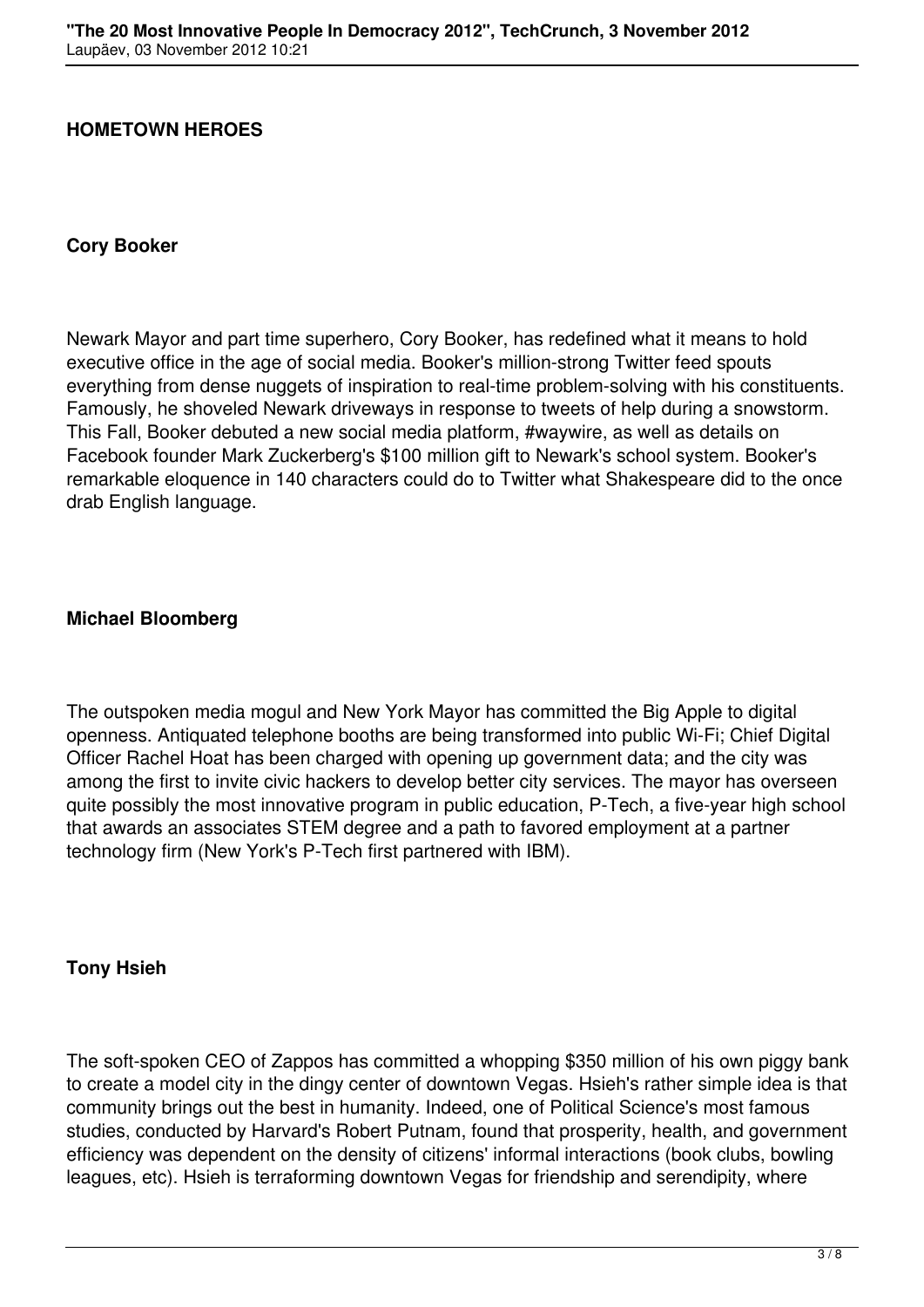coffee shops and a thriving tech scene inspire locals to share knowledge. Should Hsieh be successful, his easily replicable model could have an extraordinary global impact.

### **Jennifer Pahlka**

To someone holding a hammer, everything looks like a nail. To Code For America Founder Jennifer Pahlka, who holds an army of civic hackers, every frustratingly poor government service is just a line of code away from fixing. Code For America has been hailed as the 21st century version of the Peace Corps, where programmers take up residency in a city and dedicate time to finding technological solutions to local government problems. They have recently expanded into the nascent civic startup space, a new industry based on providing state services better than the government can do alone. May this new industry thrive.

## **GLOBAL CITIZENS**

### **Alec Ross**

As America's premier digital diplomat, Hillary Clinton's senior technology advisor has overseen many watershed moments in technology and democracy: his team contacted Twitter to postpone maintenance during the Iranian uprising and championed text donations for Haitian earthquake relief (which raised somewhere north of \$32 million). In addition to greatly expanding embassy outreach and local tech sector development, the State Department has boldly partnered with companies developing anti-authoritarian tools, such as a panic-button for cell phones that automatically wipes incriminating content during government raids. In the controversial U-turn from cowboy diplomacy under Bush to global citizenship under Obama, Ross has been the tip of the digital spear in the advancement of global interdependence.

#### **Pirate Party**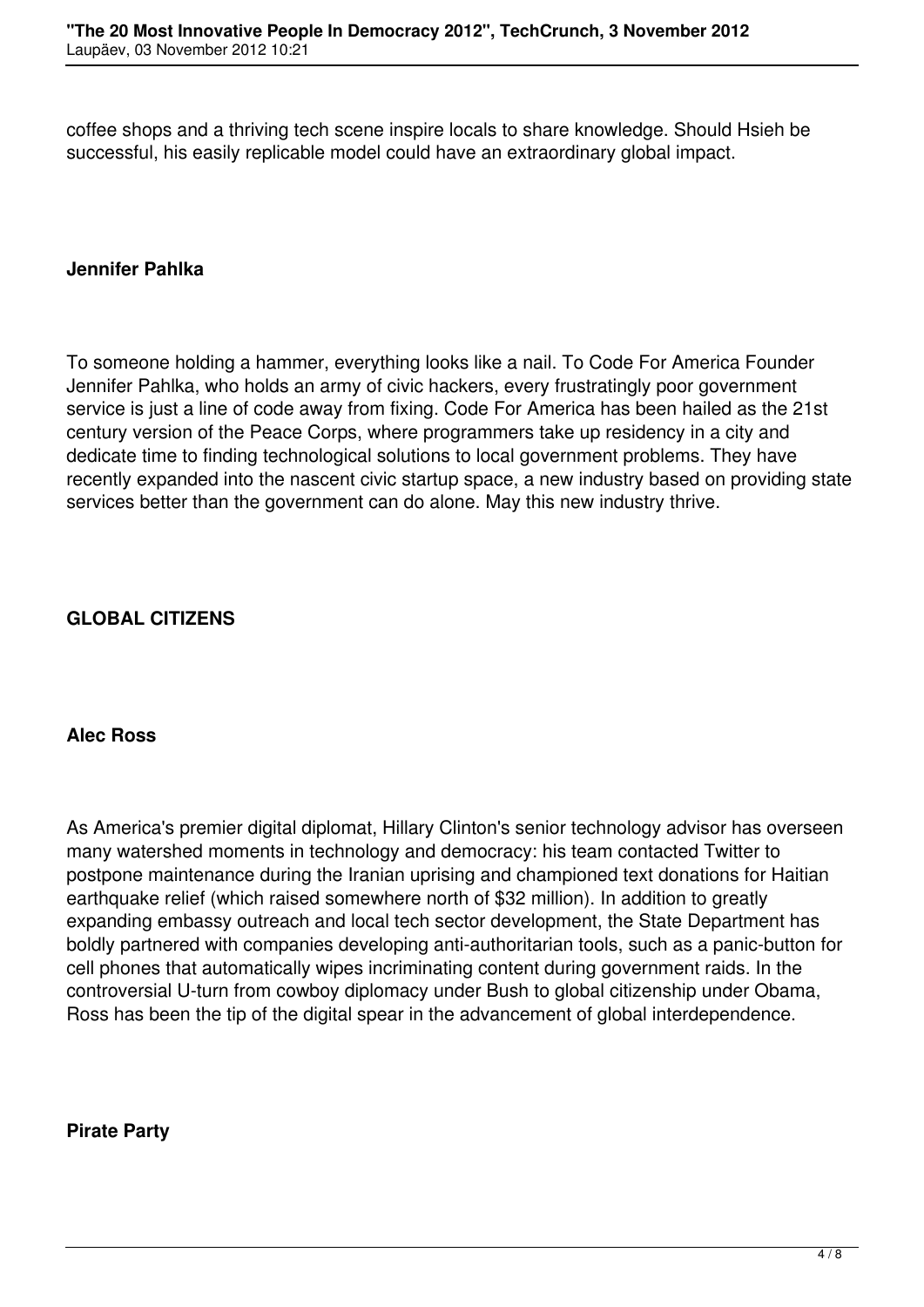They're less fun than a boat full of drunken sailors, but more influential in Germany than many third parties are in the United States. After winning 15 parliamentary seats in Germany, the Pirate Party has developed an intriguing crowdsourced platform of decision-making known as "liquid feedback." The trust-based voting system permits members to leave decision-making to those they know are more knowledgeable, while preserving the inclusiveness of direct democracy. The Pirate Party is currently expanding its ranks throughout the globe.

# **DEMOCRATIC SCIENTISTS**

## **Tiago Peixoto**

As one of the foremost authorities on digital direct democracy, Peixoto (pe'-sho-to), the Brazilian World Bank consultant, has helped Brazil discover the secrets of successful online participatory budgeting and wiki-legislation. The Internet, theoretically, holds the key to mass involvement in policymaking, not seen since Democracy began as a humble community experiment in the rolling hills of Athens, Greece. Unfortunately, crowds can be as spiteful, partisan, and stupid as they can benevolent, open-minded, and brilliant. Peixoto's research is paving the way for technology to bring out the better parts of democracy.

### **James Fowler**

When everyone else waxes philosophical about the benefits of interconnectedness, James Fowler, a professor of medical genetics and political science at the University of California, San Diego, is developing the scientific framework to measure it. The Connected co-author is the only researcher to have employed sound experimental research to prove that Facebook, in fact, has a meaningful impact on voter turnout.

### **MEDIA PIONEERS**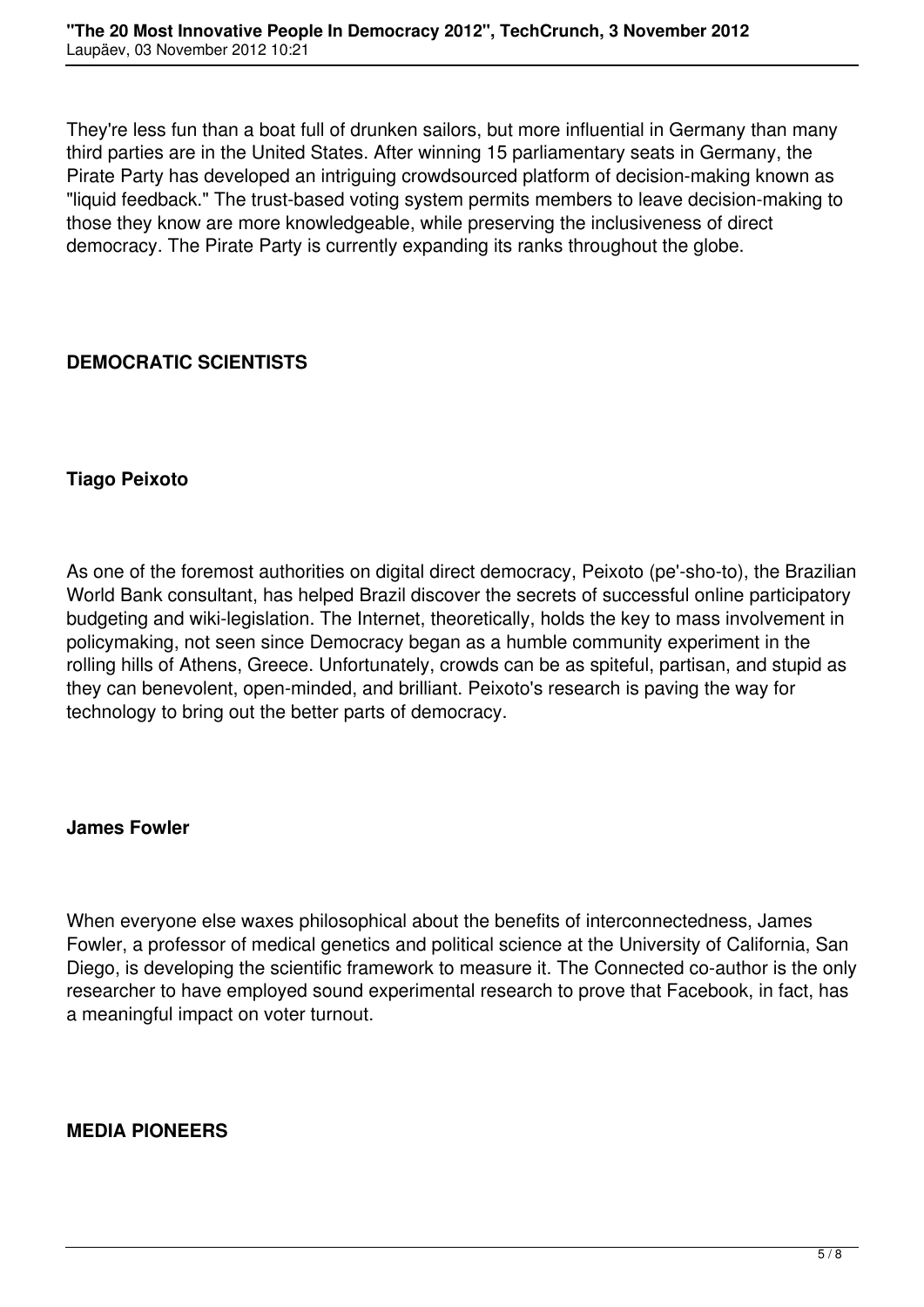### **Jason Russell**

Thanks to the co-founder of anti-child soldier nonprofit, Invisible Children, the most viral video in Internet history has no cats, pop stars, or drugged-up children. "Kony 2012" ultimately led President Obama to sign military authorization to go after infamous Ugandan warlord, Joseph Kony. Nor were Invisible Children one-hit wonders: In 2009, Invisible Children utilized social media to organize a sit-in outside Senator Tom Coburn's office, which unblocked Congressional legislation for military action. After a debilitating public meltdown that would have paralyzed an ordinary organization, Russell and his team have resurfaced and are planning on marching in D.C.

### **Jason Rzepka**

MTV's Senior Vice President of Public Affairs is charged with activating America's most apathetic demographic: 18-29 year olds. With a global audience of half-a-billion youngsters, MTV's social good arm is perhaps the only institution that can turn this otherwise political inconsequential group into a powerhouse. This year, Rzepka revamped the old "Choose or Lose" campaign for a Fantasy Football-style game, "Fantasy Election", where users compete with friends to assemble rag-tag virtual teams of honest, substantive, and popular candidates. More recently, he coordinated a Presidential interview, fielding questions from MTV's massive Facebook followers.

# **SUPER STAFFERS**

#### **Matt Lira**

Majority Leader Eric Cantor's senior advisor, Matt Lira, has an infectious optimism for how technology can make Congress more responsive to the people. Under Lira's admirable bi-partisan lobbying, Congress has agreed to place legislation online for three days prior to voting, has experimented with direct democracy through cell phones (YouCut), and is on the verge of releasing vital legislative data for use by government watchdogs. Congress and Silicon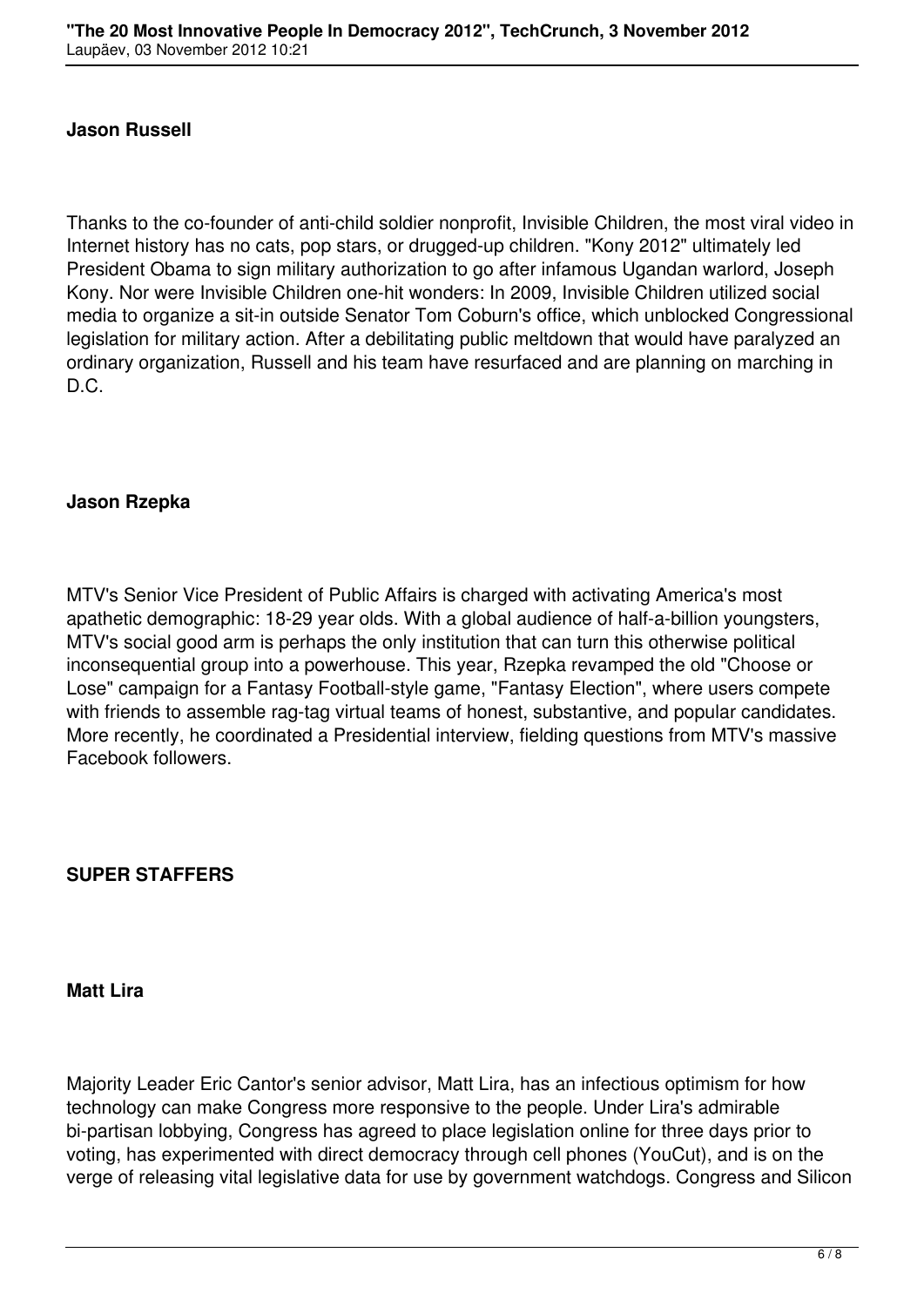Valley have become closer, literally, because Lira has helped organize frequent trips to Northern California for the Republican leadership and organized a Facebook developers conference inside the Capitol building.

Team Obama **Macon Phillips**

When Obama tweets, Macon Phillips is likely nearby. As White House Director of New Media, he's gotten the president to embrace social media as a more direct alternative to the otherwise exclusive circles of the White House press corp. Petition platform WeThePeople binds the White House to give official response to popular questions, and Obama has personally responded to users on Google+, Reddit, and YouTube.

# **Todd Park**

America's most enthusiastic bureaucrat and second Chief Technology Officer came out of the gate swinging, launching five programs just months after being appointed by President Obama: an electronic fund transfer system for foreign aid, a small-business-friendly government procurement process, and an expansion of open government datasets for health, safety, and education. Mindful of the transient nature of White House gigs, he set up a (potentially) permanent program for White House fellows to continue innovative tech work regardless of who holds power.

# **Steven VanRoekel**

The federal Chief Information Officer wants the government to function like tech giants, directing agencies to develop guidelines around prize-based innovation and open data. In some cases, the Silicon Valley-ification of government will come by brute force: VanRoekel has set up a hiring system to flood agencies with young tech-savvy employees.